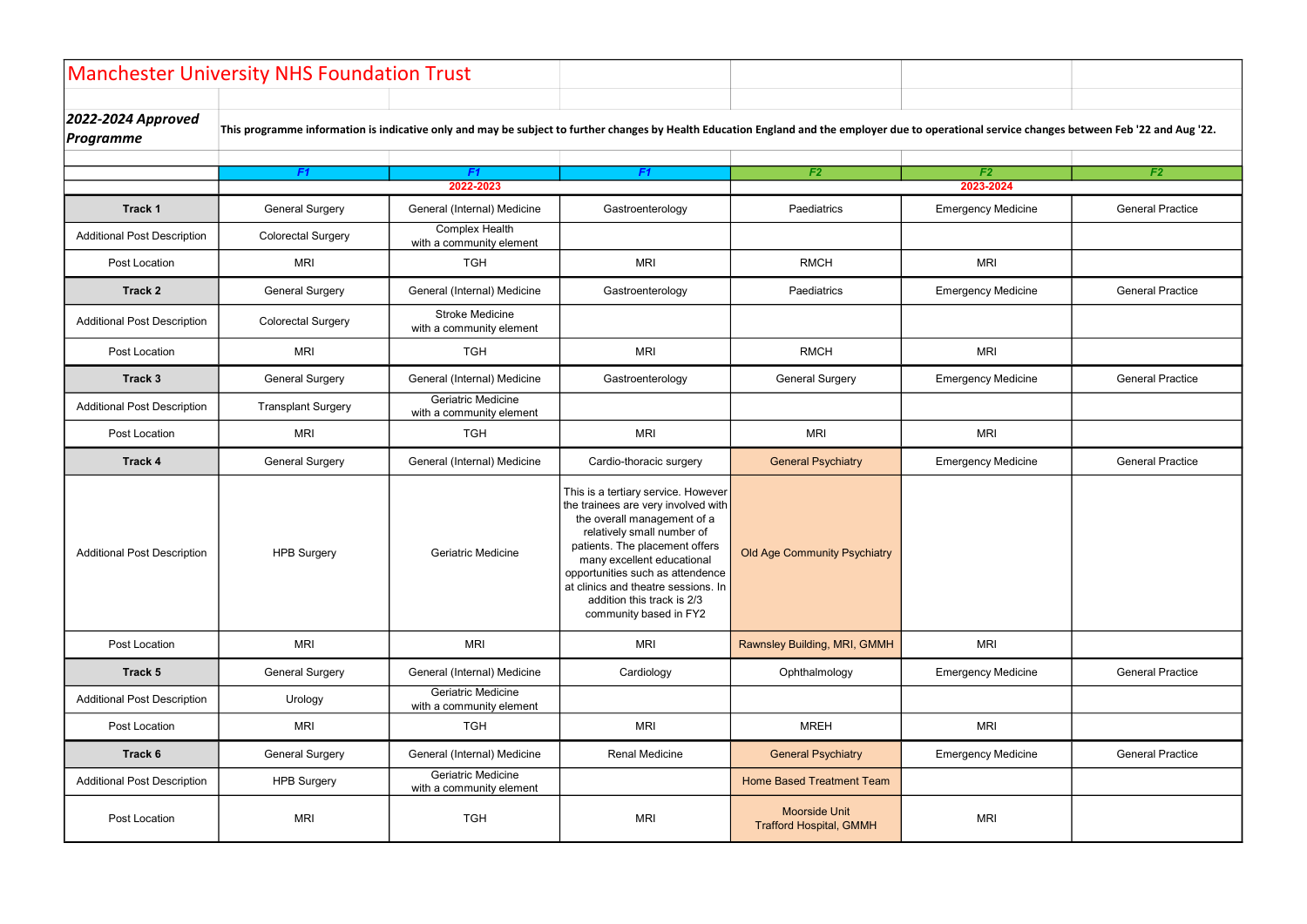| Track 7                            | <b>General Surgery</b>    | General (Internal) Medicine        | <b>Respiratory Medicine</b>                            | <b>Obstetrics and Gynaecology</b>                   | <b>Emergency Medicine</b>     | <b>General Practice</b> |
|------------------------------------|---------------------------|------------------------------------|--------------------------------------------------------|-----------------------------------------------------|-------------------------------|-------------------------|
| <b>Additional Post Description</b> | <b>Vascular Surgery</b>   | <b>Stroke Medicine</b>             | with a community element                               |                                                     |                               |                         |
| Post Location                      | <b>MRI</b>                | <b>TGH</b>                         | <b>MRI</b>                                             | St Mary's Hospital                                  | <b>MRI</b>                    |                         |
| Track 8                            | <b>General Surgery</b>    | General (Internal) Medicine        | <b>General Psychiatry</b>                              | <b>Obstetrics and Gynaecology</b>                   | <b>Emergency Medicine</b>     | <b>General Practice</b> |
| <b>Additional Post Description</b> | <b>Colorectal Surgery</b> | <b>Respiratory Medicine</b>        | Adult                                                  |                                                     |                               |                         |
| Post Location                      | <b>MRI</b>                | <b>MRI</b>                         | <b>Moorside Unit</b><br><b>Trafford Hospital, GMMH</b> | St Mary's Hospital                                  | <b>MRI</b>                    |                         |
| Track 9                            | <b>General Surgery</b>    | General (Internal) Medicine        | <b>General Psychiatry</b>                              | Rheumatology                                        | <b>Emergency Medicine</b>     | <b>General Practice</b> |
| <b>Additional Post Description</b> | <b>Colorectal Surgery</b> | <b>Respiratory Medicine</b>        | Adult                                                  |                                                     |                               |                         |
| Post Location                      | <b>MRI</b>                | <b>MRI</b>                         | <b>Moorside Unit</b><br><b>Trafford Hospital, GMMH</b> | <b>MRI</b>                                          | <b>MRI</b>                    |                         |
| Track 10                           | <b>General Surgery</b>    | <b>Acute Internal Medicine</b>     | <b>General Psychiatry</b>                              | Ophthalmology                                       | Paediatric Emergency Medicine | <b>General Practice</b> |
| <b>Additional Post Description</b> | Vascular Surgery          |                                    | Old Age                                                |                                                     |                               |                         |
| Post Location                      | <b>MRI</b>                | <b>MRI</b>                         | <b>Moorside Unit</b><br><b>Trafford Hospital, GMMH</b> | <b>MREH</b>                                         | <b>MRI</b>                    |                         |
| Track 11                           | <b>General Surgery</b>    | General (Internal) Medicine        | Trauma and Orthopaedic Surgery                         | Genito-urinary Medicine                             | <b>Emergency Medicine</b>     | <b>General Practice</b> |
| <b>Additional Post Description</b> | <b>Emergency Surgery</b>  | <b>Respiratory Medicine</b>        |                                                        |                                                     |                               |                         |
| Post Location                      | <b>MRI</b>                | <b>MRI</b>                         | <b>MRI</b>                                             | <b>MRI</b>                                          | <b>MRI</b>                    |                         |
| Track 12                           | <b>Vascular Surgery</b>   | General (Internal) Medicine        | <b>General Surgery</b>                                 | <b>Respiratory Medicine</b>                         | Paediatric Emergency Medicine | <b>General Practice</b> |
| <b>Additional Post Description</b> |                           |                                    | <b>Transplant Surgery</b>                              |                                                     |                               |                         |
| Post Location                      | <b>MRI</b>                | <b>MRI</b>                         | <b>MRI</b>                                             | <b>MRI</b>                                          | <b>RMCH</b>                   |                         |
| Track 13                           | <b>General Surgery</b>    | General (Internal) Medicine        | Trauma and Orthopaedic Surgery                         | <b>General Psychiatry</b>                           | Anaesthetics                  | <b>General Practice</b> |
| <b>Additional Post Description</b> | <b>HPB Surgery</b>        | Endocrine                          |                                                        | <b>Crisis Resolution</b><br>and Home Treatment      |                               |                         |
| Post Location                      | <b>MRI</b>                | <b>MRI</b>                         | <b>MRI</b>                                             | <b>GMMH</b>                                         | <b>MRI</b>                    |                         |
| Track 14                           | <b>General Surgery</b>    | General (Internal) Medicine        | Trauma and Orthopaedic Surgery                         | <b>General Psychiatry</b>                           | Anaesthetics                  | <b>General Practice</b> |
| <b>Additional Post Description</b> |                           |                                    |                                                        | Liaison                                             |                               |                         |
| Post Location                      | <b>MRI</b>                | <b>MRI</b>                         | <b>MRI</b>                                             | <b>GMMH</b>                                         | <b>MRI</b>                    |                         |
| <b>Track 15 SFP</b>                | <b>General Surgery</b>    | <b>General (Internal) Medicine</b> | <b>Renal Medicine</b>                                  | Academic - Research                                 | <b>Emergency Medicine</b>     | <b>General Practice</b> |
| <b>Additional Post Description</b> | <b>Vascular Surgery</b>   |                                    |                                                        | or Academic - Education<br>or Academic - Leadership |                               |                         |
| <b>Post Location</b>               | <b>MRI</b>                | <b>MRI</b>                         | <b>MRI</b>                                             | <b>MRI</b>                                          | <b>MRI</b>                    |                         |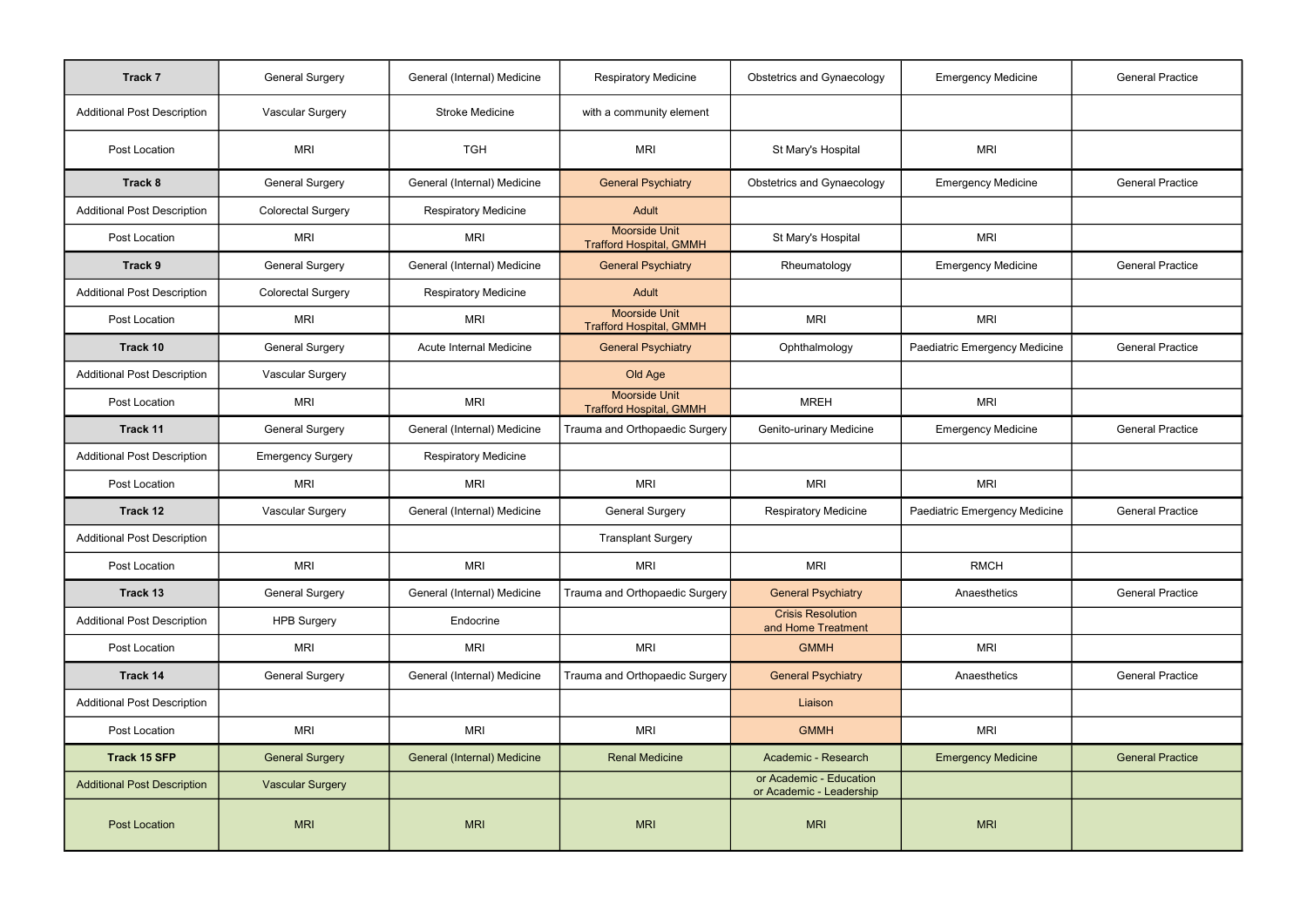| <b>Track 16 SFP</b>                | <b>General Surgery</b>    | <b>Acute Internal Medicine</b>                                                                         | <b>General Surgery</b>                                                          | Academic - Research                                 | <b>Emergency Medicine</b>                           | <b>General Practice</b> |
|------------------------------------|---------------------------|--------------------------------------------------------------------------------------------------------|---------------------------------------------------------------------------------|-----------------------------------------------------|-----------------------------------------------------|-------------------------|
| <b>Additional Post Description</b> | <b>HPB Surgery</b>        |                                                                                                        | <b>Transplant Surgery</b>                                                       | or Academic - Education<br>or Academic - Leadership |                                                     |                         |
| <b>Post Location</b>               | <b>MRI</b>                | <b>MRI</b>                                                                                             | <b>MRI</b>                                                                      | <b>MRI</b>                                          | <b>MRI</b>                                          |                         |
| <b>Track 17</b>                    | <b>General Surgery</b>    | General (Internal) Medicine                                                                            | Gastroenterology                                                                | <b>Obstetrics and Gynaecology</b>                   | <b>Liaison Psychiatry</b>                           | <b>General Practice</b> |
| <b>Additional Post Description</b> | Urology                   | Geriatric Medicine - Geriatric<br>Medicine with community<br>placement Fri p.m. at Wellington<br>House |                                                                                 |                                                     |                                                     |                         |
| Post Location                      | Wythenshawe               | Wythenshawe                                                                                            | Wythenshawe                                                                     | Wythenshawe                                         | <b>Christie</b>                                     |                         |
| Track 18                           | <b>General Surgery</b>    | General (Internal) Medicine                                                                            | <b>Respiratory Medicine</b>                                                     | <b>Medical Oncology</b>                             | <b>General Psychiatry</b>                           | <b>General Practice</b> |
| <b>Additional Post Description</b> | <b>Colorectal Surgery</b> | Geriatric Medicine with community<br>element                                                           |                                                                                 |                                                     | Adult                                               |                         |
| Post Location                      | Wythenshawe               | Wythenshawe                                                                                            | Wythenshawe                                                                     | Christie                                            | <b>Laureate House</b><br>Wythenshawe Hospital, GMMH |                         |
| Track 19                           | <b>General Surgery</b>    | General (Internal) Medicine                                                                            | <b>Respiratory Medicine</b>                                                     | <b>Medical Oncology</b>                             | <b>General Psychiatry</b>                           | <b>General Practice</b> |
| <b>Additional Post Description</b> | Upper G I                 | <b>Geriatric Medicine</b>                                                                              | <b>Community Asthma Clinic</b>                                                  |                                                     | Adult                                               |                         |
| Post Location                      | Wythenshawe               | Wythenshawe                                                                                            | Wythenshawe                                                                     | Christie                                            | <b>Laureate House</b><br>Wythenshawe Hospital, GMMH |                         |
| Track 20                           | <b>General Surgery</b>    | General (Internal) Medicine                                                                            | <b>Respiratory Medicine</b>                                                     | <b>Medical Oncology</b>                             | Intensive Care Medicine                             | <b>General Practice</b> |
| <b>Additional Post Description</b> | <b>Colorectal Surgery</b> | Geriatric Medicine with community<br>element                                                           |                                                                                 |                                                     |                                                     |                         |
| Post Location                      | Wythenshawe               | Wythenshawe                                                                                            | Wythenshawe                                                                     | Christie                                            | Wythenshawe                                         |                         |
| Track 21                           | <b>General Surgery</b>    | General (Internal) Medicine                                                                            | <b>Respiratory Medicine</b>                                                     | <b>Obstetrics and Gynaecology</b>                   | Paediatrics                                         | <b>General Practice</b> |
| <b>Additional Post Description</b> | Upper G I                 | <b>Geriatric Medicine</b>                                                                              |                                                                                 |                                                     |                                                     |                         |
| Post Location                      | Wythenshawe               | Wythenshawe                                                                                            | Wythenshawe                                                                     | Wythenshawe                                         | Wythenshawe                                         |                         |
| Track 22                           | <b>General Surgery</b>    | General (Internal) Medicine                                                                            | Cardiology                                                                      | <b>Medical Oncology</b>                             | Trauma and Orthopaedic Surgery                      | <b>General Practice</b> |
| <b>Additional Post Description</b> | <b>Colorectal Surgery</b> | <b>Geriatric Medicine</b>                                                                              | Weekly community placement<br>Thurs PM at Peel Intermediate<br>Care in Benchill |                                                     |                                                     |                         |
| Post Location                      | Wythenshawe               | Wythenshawe                                                                                            | Wythenshawe                                                                     | The Christie                                        | Wythenshawe                                         |                         |
| Track 23                           | <b>General Surgery</b>    | General (Internal) Medicine                                                                            | <b>General Psychiatry</b>                                                       | <b>Clinical Oncology</b>                            | <b>Emergency Medicine</b>                           | <b>General Practice</b> |
| <b>Additional Post Description</b> | <b>Colorectal Surgery</b> |                                                                                                        | Adult<br>with Medicine on call                                                  | <b>Surgical Oncology</b>                            |                                                     |                         |
| Post Location                      | Wythenshawe               | Wythenshawe                                                                                            | Laureate House<br>Wythenshawe Hospital, GMMH                                    | Christie                                            | Wythenshawe                                         |                         |
| Track 24                           | <b>General Surgery</b>    | General (Internal) Medicine                                                                            | <b>General Psychiatry</b>                                                       | <b>Medical Oncology</b>                             | <b>Emergency Medicine</b>                           | <b>General Practice</b> |
| <b>Additional Post Description</b> | Urology                   | <b>Endocrine &amp; Diabetes</b>                                                                        | Perinatal with surgery on call                                                  |                                                     |                                                     |                         |
| Post Location                      | Wythenshawe               | Wythenshawe                                                                                            | Laureate House<br>Wythenshawe Hospital, GMMH                                    | Christie                                            | Wythenshawe                                         |                         |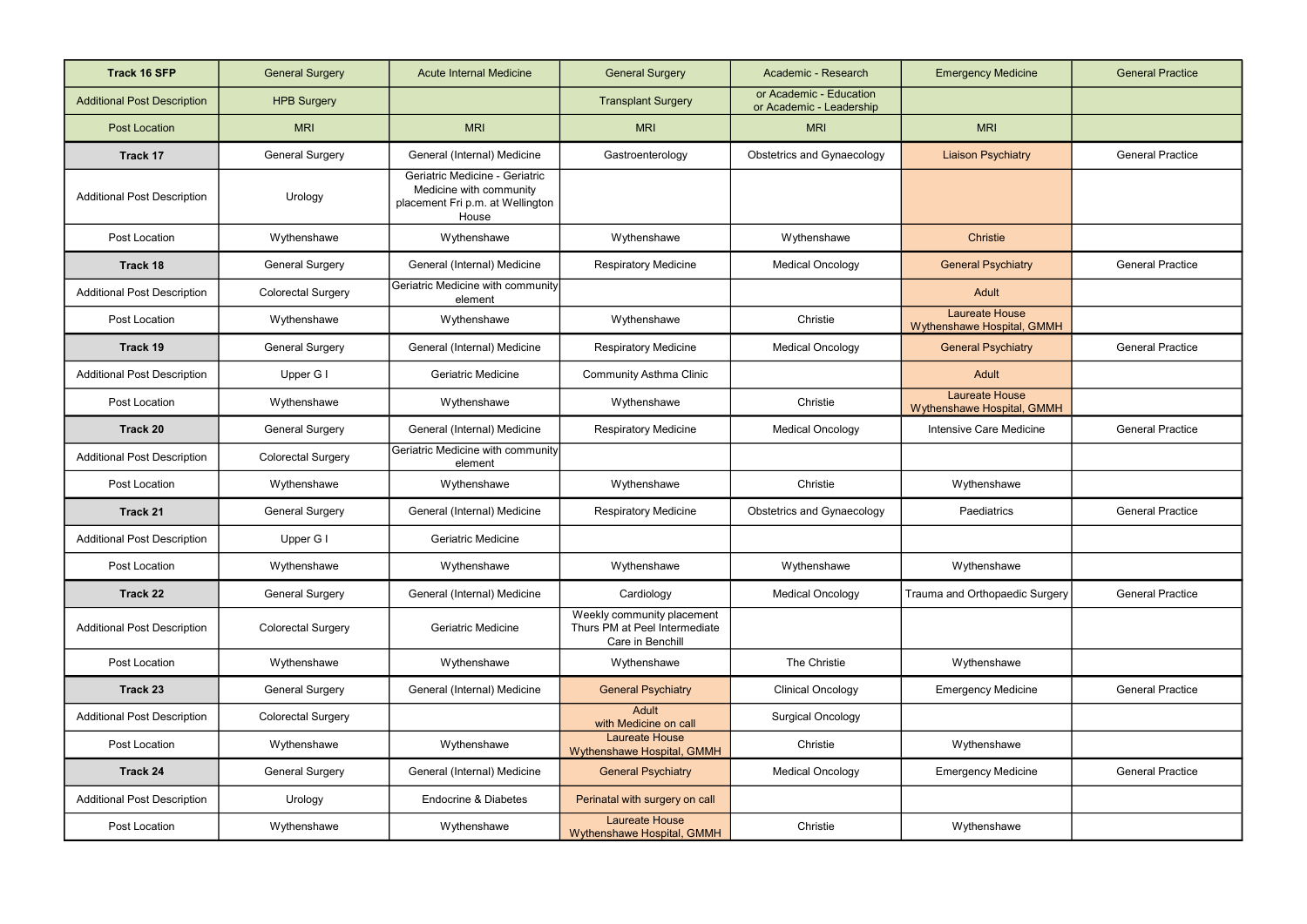| <b>Track 25 SFP</b>                | <b>General Surgery</b>      | Trauma and Orthopaedic Surgery | Cardiology                                          | Academic - Research                                 | <b>Emergency Medicine</b>                            | <b>General Practice</b> |
|------------------------------------|-----------------------------|--------------------------------|-----------------------------------------------------|-----------------------------------------------------|------------------------------------------------------|-------------------------|
| <b>Additional Post Description</b> | <b>Breast</b>               |                                |                                                     | or Academic - Education<br>or Academic - Leadership |                                                      |                         |
| <b>Post Location</b>               | Wythenshawe                 | Wythenshawe                    | Wythenshawe                                         | Wythenshawe                                         | Wythenshawe                                          |                         |
| <b>Track 26 SFP</b>                | <b>General Surgery</b>      | Trauma and Orthopaedic Surgery | <b>Respiratory Medicine</b>                         | Academic - Research                                 | <b>Emergency Medicine</b>                            | <b>General Practice</b> |
| <b>Additional Post Description</b> | <b>Colorectal Surgery</b>   |                                |                                                     | or Academic - Education<br>or Academic - Leadership |                                                      |                         |
| <b>Post Location</b>               | Wythenshawe                 | Wythenshawe                    | Wythenshawe                                         | Wythenshawe                                         | Wythenshawe                                          |                         |
| Track 27                           | <b>General Surgery</b>      | General (Internal) Medicine    | Old Age Psychiatry                                  | <b>Medical Oncology</b>                             | <b>Emergency Medicine</b>                            | <b>General Practice</b> |
| <b>Additional Post Description</b> | Urology                     | <b>Geriatric Medicine</b>      | with Surgery on call                                |                                                     |                                                      |                         |
| Post Location                      | Wythenshawe                 | Wythenshawe                    | <b>Laureate House</b><br>Wythenshawe Hospital, GMMH | The Christie                                        | Wythenshawe                                          |                         |
| Track 28                           | <b>General Surgery</b>      | Trauma and Orthopaedic Surgery | Gastroenterology                                    | <b>Medical Oncology</b>                             | Paediatrics                                          | <b>General Practice</b> |
| <b>Additional Post Description</b> | Urology                     |                                |                                                     |                                                     |                                                      |                         |
| Post Location                      | Wythenshawe                 | Wythenshawe                    | Wythenshawe                                         | The Christie                                        | Wythenshawe                                          |                         |
| Track 29                           | General (Internal) Medicine | Trauma and Orthopaedic Surgery | Paediatrics                                         | <b>General Psychiatry</b>                           | Intensive Care Medicine                              | <b>General Practice</b> |
| <b>Additional Post Description</b> | Cardiology                  |                                |                                                     |                                                     |                                                      |                         |
| Post Location                      | <b>NMGH</b>                 | <b>NMGH</b>                    | <b>NMGH</b>                                         | <b>GMMH</b>                                         | <b>NMGH</b>                                          |                         |
| Track 30                           | General (Internal) Medicine | <b>General Surgery</b>         | Anaesthetics                                        | General (Internal) Medicine                         | <b>Emergency Medicine</b>                            | <b>General Practice</b> |
| <b>Additional Post Description</b> | Diabetes and Endocrine      | Urology                        |                                                     | Rheumatology<br>with community element              |                                                      |                         |
| Post Location                      | <b>NMGH</b>                 | <b>NMGH</b>                    | <b>NMGH</b>                                         | <b>NMGH</b>                                         | <b>NMGH</b>                                          |                         |
| Track 31                           | General (Internal) Medicine | Trauma and Orthopaedic Surgery | Paediatrics                                         | General (Internal) Medicine                         | <b>Emergency Medicine</b>                            | <b>General Practice</b> |
| <b>Additional Post Description</b> | Diabetes and Endocrine      |                                |                                                     | ID with community element                           |                                                      |                         |
| Post Location                      | <b>NMGH</b>                 | <b>NMGH</b>                    | <b>NMGH</b>                                         | <b>NMGH</b>                                         | <b>NMGH</b>                                          |                         |
| Track 32                           | General (Internal) Medicine | <b>General Surgery</b>         | <b>General Psychiatry</b>                           | <b>Obstetrics and Gynaecology</b>                   | General (Internal) Medicine                          | <b>General Practice</b> |
| <b>Additional Post Description</b> | <b>Respiratory Medicine</b> | <b>Breast</b>                  |                                                     |                                                     | <b>Infectious Diseases</b><br>with community element |                         |
| Post Location                      | <b>NMGH</b>                 | <b>NMGH</b>                    | <b>GMMH</b>                                         | <b>NMGH</b>                                         | <b>NMGH</b>                                          |                         |
| Track 33 PFF                       | General (Internal) Medicine | Trauma and Orthopaedic Surgery | <b>General Psychiatry</b>                           | General (Internal) Medicine                         | <b>Emergency Medicine</b>                            | <b>General Practice</b> |
| <b>Additional Post Description</b> | AMU                         |                                | <b>Psychiatry Fellowship x 1 post</b>               | Respiratory<br>with community element               |                                                      |                         |
| Post Location                      | <b>NMGH</b>                 | <b>NMGH</b>                    | <b>GMMH</b>                                         | <b>NMGH</b>                                         | <b>NMGH</b>                                          |                         |